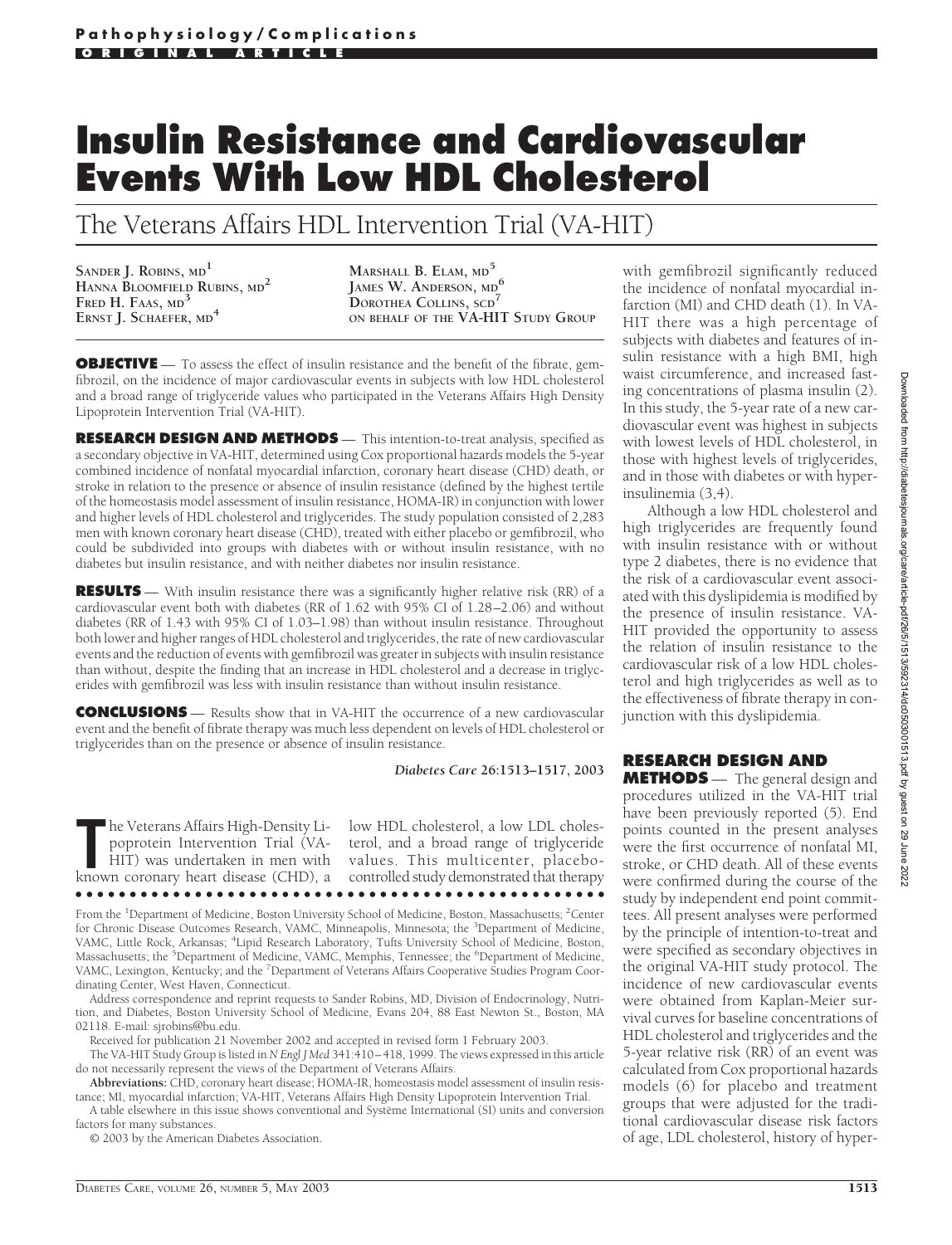tension, systolic blood pressure, and current smoking. The incidence of events between different groups assigned to placebo was compared by  $\chi^2$  analyses.

Fasting levels of plasma insulin and lipids were measured by a central laboratory and fasting plasma glucose by the clinical laboratory at each of 20 individual study sites. Lipids were measured by enzymatic methods that have been previously reported (3). Plasma insulin was determined as total immunoreactive insulin (Coat-A-Count Insulin; Diagnostic Products, Los Angeles, CA). A measure of insulin resistance, the homeostasis model assessment of insulin resistance (HOMA-IR), was calculated as described by Matthews et al.  $(7)$  as fasting insulin  $(\mu U/m)$ ml)  $\times$  fasting glucose (mmol/l)/22.5.

Diabetes was defined by history or by a fasting plasma glucose value  $\geq 126$ mg/dl at baseline. The majority of subjects with a history of diabetes were treated with either insulin (33%) or a sulfonylurea (53%). Other characteristics of the population recruited for VA-HIT have been more fully described in previous publications (1–4).

**RESULTS** — Insulin resistance was defined by HOMA-IR values at the highest tertile of values for all subjects in the placebo group, except those with diabetes who were treated with insulin. At the highest tertile of HOMA-IR the 5-year rate of cardiovascular events was 32% and was significantly greater than at the mid-tertile range of values, where the event rate was 23% (RR difference 1.4, 95% CI 1.1–1.9,  $P = 0.01$ , and at the lowest tertile range of HOMA-IR values, where the event rate was  $19\%$  (1.8, 1.4–2.5,  $P = 0.0001$ ). There was no significant difference in the rate of cardiovascular events between the first and second tertile of HOMA-IR values  $(P = 0.10)$ . A distribution by deciles showed no difference in the rate of events between the upper three deciles of HOMA- IR values.

Of the 2,531 men recruited for VA-HIT, 2,283 who were not being treated with insulin for diabetes had at baseline fasting measurements of plasma insulin, glucose, and lipids. Of these, 550 had diabetes by history or by a fasting plasma glucose  $\geq$ 126 mg/dl, and 399 of those with diabetes who were not being treated with insulin had values of HOMA-IR in an increased range of  $\geq$  10.20. An additional

|  | Table 1-Characteristics of subgroups with or without diabetes or insulin resistance |
|--|-------------------------------------------------------------------------------------|
|  |                                                                                     |

|                          | 1: Diabetes<br>with insulin<br>resistance | 2: Diabetes<br>without insulin<br>resistance | 3: Insulin<br>resistance<br>without diabetes | 4: All others  |
|--------------------------|-------------------------------------------|----------------------------------------------|----------------------------------------------|----------------|
| $n_{\cdot}$              | 399                                       | 151                                          | 363                                          | 1,370          |
| BMI (kg/m <sup>2</sup> ) | $31.5 \pm 5.4$                            | $27.5 \pm 3.9$                               | $31.6 \pm 4.6$                               | $27.7 \pm 4.1$ |
| Waist (cm)               | $108 \pm 13$                              | $100 \pm 11$                                 | $109 \pm 11$                                 | $99 \pm 11$    |
| Glucose (mg/dl)          | $160 \pm 37$                              | $120 \pm 25$                                 | $107 \pm 10$                                 | $97 \pm 11$    |
| Insulin $(\mu U/ml)^*$   | $44 \pm 48$                               | $26 \pm 7$                                   | $50 \pm 16$                                  | $27 \pm 7$     |
| $HOMA-IR*$               | $16.6 \pm 22.2$                           | $8.1 \pm 1.7$                                | $13.0 \pm 4.3$                               | $6.5 \pm 1.8$  |
| HDL cholesterol (mg/dl)  | $30.8 \pm 5.2$                            | $30.9 \pm 5.3$                               | $31.2 \pm 5.4$                               | $32.0 \pm 5.2$ |
| Triglycerides (mg/dl)*   | $164 \pm 72$                              | $138 \pm 64$                                 | $172 \pm 67$                                 | $143 \pm 65$   |
| LDL cholesterol (mg/dl)  | $108 \pm 22$                              | $110 \pm 24$                                 | $110 \pm 23$                                 | $113 \pm 22$   |

Data are mean or median $* = SD$  for subjects not being treated with insulin who had fasting values of lipids, insulin, and glucose measured at baseline. Diabetes was defined by history or by a fasting plasma glucose  $\geq$ 126 mg/dl. Insulin resistance was defined by the upper tertile level of HOMA-IR, which was associated with a significant increase in cardiovascular events (RESULTS). All values in subgroups 1 or 3 are different from subgroup 4 (at  $P < 0.01$ ), whereas only glucose, HOMA-IR, and HDL cholesterol values in subgroup 2 are different from subgroup 4 (at  $P < 0.01$ ). All values are different between subgroups 1 and 2 ( $P < 0.001$ ) and between subgroups 2 and 3 ( $P < 0.001$ ) except for LDL cholesterol and HDL cholesterol.

363 individuals without diabetes also had increased HOMA-IR.

Major clinical and laboratory characteristics for subgroups with or without diabetes or insulin resistance are shown in Table 1. In subjects with increased levels of HOMA-IR with or without diabetes, compared with those without increased HOMA-IR, BMI was greater at  $31.5 \pm 5.1$ compared with  $27.6 \pm 4.0$  kg/m<sup>2</sup>; waist circumference was higher at  $109 \pm 12$  vs. 99  $\pm$  11 cm; and triglycerides were higher at  $170 \pm 70$  vs.  $142 \pm 65$  mg/dl (all at a P value <0.0001). HDL cholesterol and LDL cholesterol were similar in subgroups with either diabetes or insulin resistance and were significantly lower than the subgroup with neither diabetes nor insulin resistance  $(P < 0.0001)$ .

BMI and waist circumference were linearly correlated and waist measurements were strongly correlated with fasting insulin values (Fig. 1). The calculation of HOMA-IR, although dependent on both the concentration of fasting plasma insulin and glucose, was more strongly related to insulin ( $r = 0.943$  for all subjects, exclusive of those taking insulin, and  $r = 0.969$  for those without a history of diabetes) than to glucose levels (*r* 0.490 for all subjects and  $r = 0.483$  for those without a history of diabetes). Both triglycerides and HDL cholesterol were also linearly related to HOMA-IR levels. However, the range of mean values for both of these lipid measurements from the lowest to highest decile level of HOMA values was relatively small: for HDL cholesterol, values ranged from a mean of 32.4 to 30.5 mg/dl; for triglycerides, from a mean of 133 to 182 mg/dl.

The 5-year cardiovascular event rate for the placebo group (exclusive of those with diabetes who were treated with in-



Figure 1—*Relation of mean BMI and median values of fasting plasma insulin to waist circumference measured to the nearest inch at baseline for all subjects* ( $n = 2,283$ ), *excluding those individuals with diabetes who were treated with insulin.*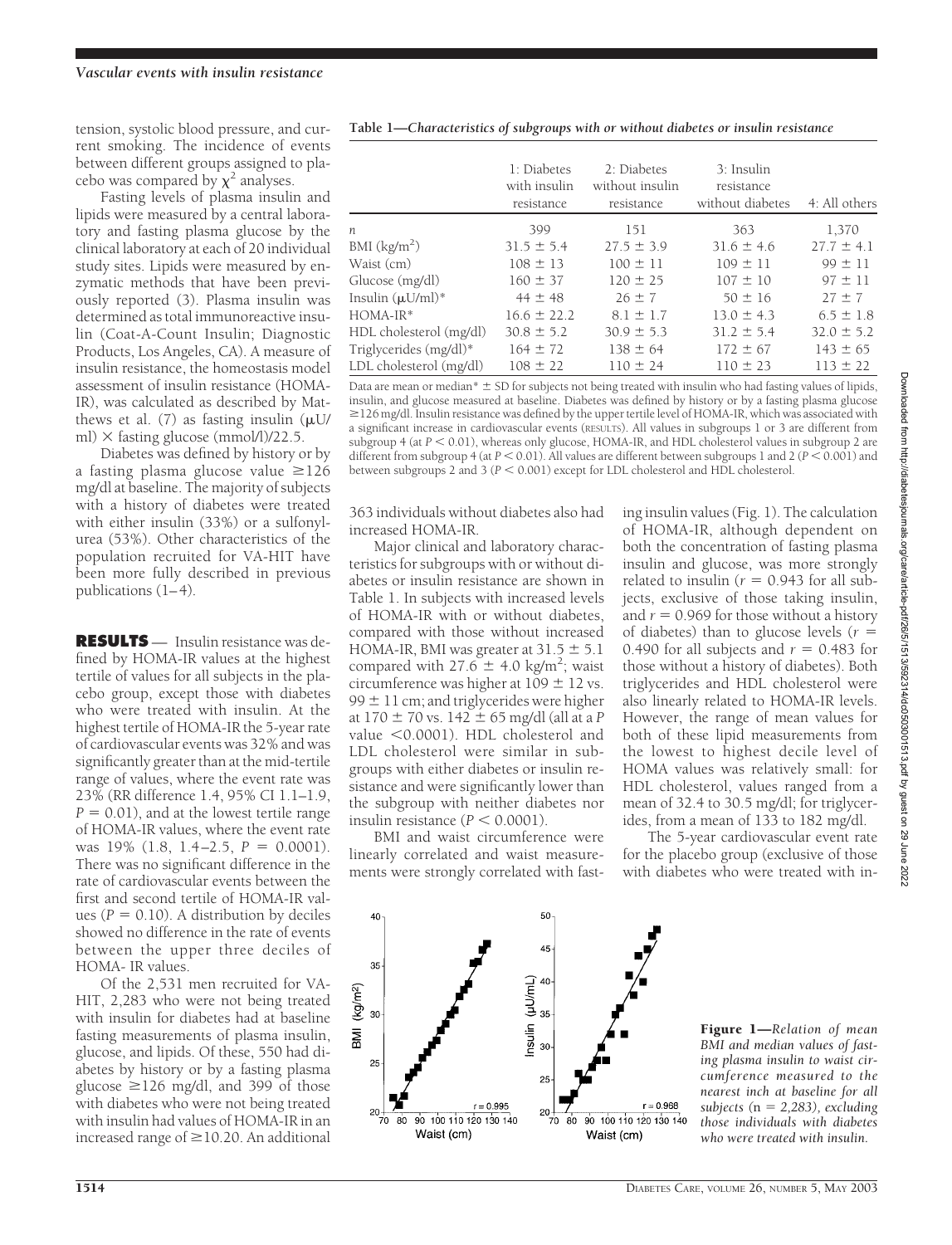| Table 2—Cardiovascular events in relation to insulin resistance with lower and higher risk |  |  |  |  |  |
|--------------------------------------------------------------------------------------------|--|--|--|--|--|
| levels of HDL cholesterol and triglycerides                                                |  |  |  |  |  |

|                   | No insulin resistance | Insulin resistance | Relative difference<br>in events %<br>$(95\% \text{ CI})$ | P      |
|-------------------|-----------------------|--------------------|-----------------------------------------------------------|--------|
|                   |                       |                    |                                                           |        |
| HDL cholesterol   |                       |                    |                                                           |        |
| $<$ 31.5 mg/dl    | 79/344 (23.0)         | 75/231 (32.5)      | $29(7-46)$                                                | 0.012  |
| $\geq$ 31.5 mg/dl | 76/404 (18.8)         | 50/164 (30.5)      | $38(16-55)$                                               | 0.002  |
| $\overline{P}$    | 016                   | 0.68               |                                                           |        |
| Triglycerides     |                       |                    |                                                           |        |
| $<$ 152 mg/dl     | 81/418 (19.4)         | 49/143 (34.3)      | $43(24 - 58)$                                             | 0.0003 |
| $\geq$ 152 mg/dl  | 74/330 (22.4)         | 76/252 (30.2)      | $25(2-43)$                                                | 0.035  |
| P                 | 0.31                  | 0.40               |                                                           |        |

Data are *n* with event/total *n* (% events) unless otherwise indicated. Values are shown for the entire placebo group with plasma insulin, glucose, and lipid values measured at baseline ( $n = 1,143$ ). Subjects with diabetes who were being treated with insulin were excluded from analyses. HDL cholesterol and triglycerides were separated into higher and lower cardiovascular risk categories at the median value of HDL cholesterol of 31.5 mg/dl and median value of triglycerides of 152 mg/dl. Insulin resistance was defined by the highest tertile of HOMA-IR values (RESULTS). The relative difference in cardiovascular events between groups with and without insulin resistance and between lower and higher levels of HDL cholesterol and triglycerides was calculated by  $\chi^2$ .

IR values throughout a tertile range of HDL cholesterol or triglycerides. For those with increased HOMA-IR, gemfibrozil reduced events overall by a significant 28% (95% CI 5–45,  $P = 0.02$ ). In the absence of increased HOMA-IR, gemfibrozil resulted in a smaller 20% reduction in events (95% CI  $-1$  to 37,  $P = 0.06$ ). In the absence of an increased HOMA-IR, cardiovascular events were reduced more at lower levels of HDL cholesterol than at the highest level and more at the highest level of triglycerides than at lower triglycerides. In contrast, with increased HOMA-IR, gemfibrozil reduced events in no apparent pattern but more substantially at both higher levels of HDL cholesterol and lower levels of triglycerides than when HOMA-IR was not increased.

sulin) was significantly higher for subjects with insulin resistance (mean event rate of 31.7%) than without insulin resistance (mean event rate of 20.7%) (RR of 1.62, 95% CI 1.28-2.06,  $P < 0.0001$ ). With the exclusion of all subjects with diabetes, the cardiovascular event rate was 27.7% with insulin resistance and was still significantly greater than for those without insulin resistance where the event rate was 19.8% (1.43, 1.03–1.98,  $P = 0.03$ ).

Median values of HDL cholesterol (31.5 mg/dl) and triglycerides (152 mg/ dl) at baseline were used to separate the entire placebo group into those with lower and higher values of HDL cholesterol and triglycerides, with and without insulin resistance (Table 2). Below the median, HDL cholesterol and triglycerides averaged  $27.3 \pm 3.0$  mg/dl and  $108 \pm 28$  mg/dl, respectively. Above the median, HDL cholesterol and triglycerides were  $35.7 \pm 3.6$  mg/dl and  $214 \pm 54$ mg/dl. With an increased HOMA-IR value, the cardiovascular event rate was significantly greater for all levels of HDL cholesterol and triglycerides than with lower HOMA values. In contrast, the rate of events was not any different comparing lower with higher values of either HDL cholesterol or triglycerides within either the low or high range of HOMA-IR values.

As shown for the entire VA-HIT population in Fig. 2, therapy with gemfibrozil generally resulted in a greater reduction in cardiovascular events for subjects with increased compared with lower HOMA-



Figure 2—*The 5-year rate of cardiovascular events with placebo or gemfibrozil for tertiles of HDL cholesterol (*A*) and triglycerides (*B*) in subgroups with "not increased" or "increased" levels of HOMA-IR at baseline. Event rates are shown for the placebo group by open bars and for the gemfibrozil group by shaded bars. The absolute reduction in cardiovascular events with gemfibrozil is shown for each tertile division as a percentage change.*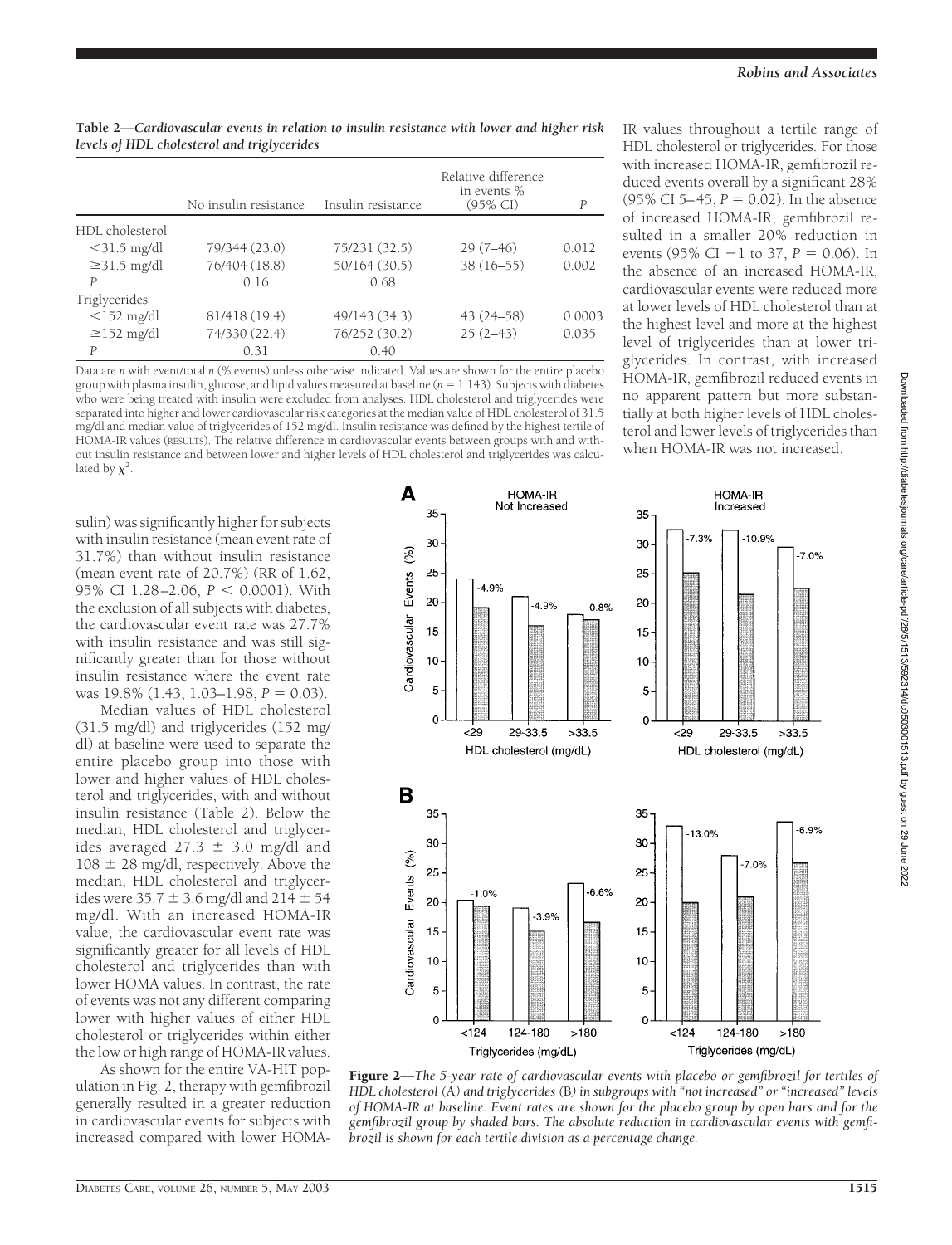

Figure 3—*Percentage change in plasma HDL cholesterol and triglycerides with gemfibrozil. The mean percent changes in HDL cholesterol and triglycerides with gemfibrozil compared with placebo from baseline to the average of on-trial values at 4, 7, 12, and 18 months is shown for the subgroups identified in Table 1 (*A*) and is plotted in relation to a quintile range of HOMA-IR values (*B*). The percent change in HDL cholesterol or triglycerides was not different comparing groups 1 with 3 or 2 with 4 (*A*). However, the change in HDL cholesterol, but not triglycerides, was significantly different comparing either group 1 or 3 with either group 2 or 4 (P = 0.004). DM, diabetes; IR, insulin resistance.*

With gemfibrozil compared with placebo, there was an increase in HDL cholesterol and a decrease in triglycerides in subgroups with diabetes, with insulin resistance, and with neither diabetes nor insulin resistance (Fig. 3). However, the magnitude of change in either HDL cholesterol or triglycerides with gemfibrozil was smaller in subgroups with than without insulin resistance  $(P < 0.0001)$  (Fig. 3*A*) and was inversely related to quintiles of HOMA-IR (Fig. 3*B*). Changes in LDL cholesterol with gemfibrozil compared with placebo were uniformly small (2.0%) in all subgroups and are not shown.

**CONCLUSIONS** — Men who were recruited for VA-HIT with known CHD and a low HDL cholesterol also had a high prevalence of diabetes and hyperinsulinemia (2). We have reported (4) that in VA-HIT the 5-year incidence of major cardiovascular events was highest in subgroups with diabetes or highest levels of plasma insulin, and in these subgroups, therapy with gemfibrozil resulted in a greater reduction in cardiovascular events than in subgroups without diabetes or hyperinsulinemia.

The present analyses show that in VA-HIT the occurrence of new CHD events was much less dependent on the levels of either HDL cholesterol or triglycerides at baseline than on the presence or absence of insulin resistance as measured by the calculation of HOMA-IR (7). In fact, for the entire placebo group, in the absence of insulin resistance the incidence of cardiovascular events was not appreciably different between groups with either lower or higher levels of HDL cholesterol or triglycerides (Table 2). In contrast, within the same range of HDL cholesterol values or triglyceride values, there were highly significant differences in cardiovascular events between groups with and without insulin resistance.

These results would appear to be especially relevant for our understanding of the relationship of triglycerides to cardiovascular risk, which for a long time has been difficult to establish with certainty. We have reported that in VA-HIT there was a 7% increase in CHD events for every 50-mg/dl increase in triglycerides at baseline, which was of marginal significance  $(P = 0.045)$  (3). In the presence of increased HOMA-IR, however, for the same change in triglycerides, there was a 13% increase in CHD events  $(P = 0.02)$ . Findings similar to ours, recently reported from the Quebec Heart Institute, show that high waist circumference on the basis of increased intra-abdominal fat is strongly related to plasma insulin levels, and that the combination of high triglycerides and high waist circumference will more accurately predict the presence of coronary artery narrowing by angiography than high levels of triglycerides alone  $(8)$ 

The benefit of gemfibrozil in VA-HIT was much greater with insulin resistance than without insulin resistance at virtually all levels of HDL cholesterol or triglycerides. This response to gemfibrozil therapy clearly conforms to the results of the Helsinki Heart Study, which showed that the largest reduction of CHD with gemfibrozil in men without CHD was in those subjects with highest BMI and other features of insulin resistance (9). At this time, we have no explanation for the selectively greater benefit of gemfibrozil in the presence of insulin resistance. Some, but not all studies, have found that with fibrate therapy a reduction in triglycerides has correlated with a reduction in plasma insulin or other measures of insulin resistance (10–13). However, this correlation has generally been observed with triglyceride values in a relatively high range